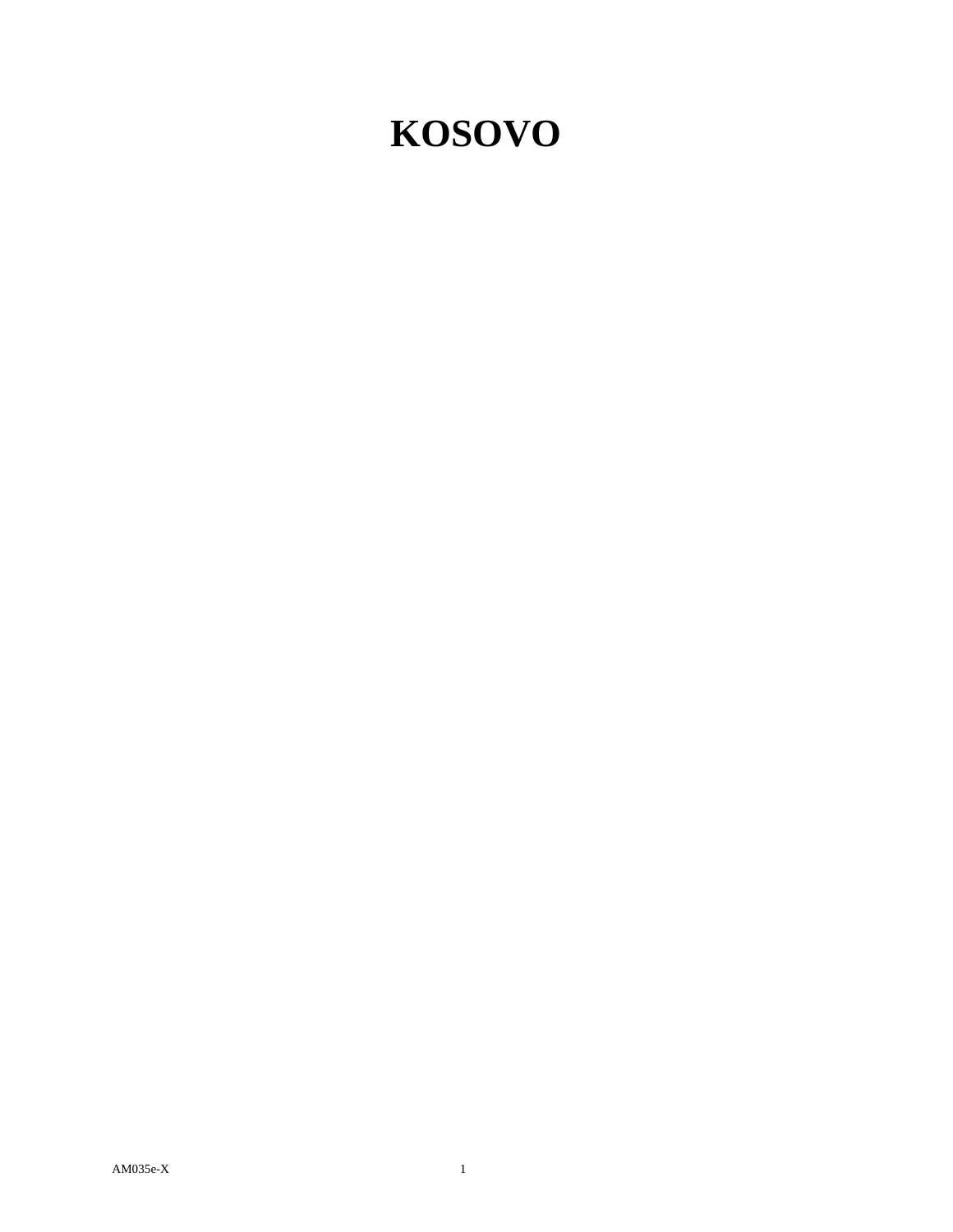## **Annual Meeting 2020 Written Statement of the Republic of Kosovo by Hykmete Bajrami – Minister of Finance Governor of the Republic of Kosovo**

Dear Madam Chair,

Honourable Ladies and Gentlemen's,

Although this year virtually, it is with great pleasure to address the twenty-ninth Annual Meeting on behalf of the Republic of Kosovo. We express our gratitude to those involved for their hard work in hosting virtually this year's event.

Reflecting on EBRD's activities, we congratulate Management and the Staff for last year's record achievements. We welcome the Bank's strong investment performance, mobilisation of private capital, and the increasing disbursement levels. However, on the latter, based on our own experience, we stress the need for continuous focus and engagement. We also express our appreciation to Management and the Staff for ensuring that the EBRD's mandate is being fully delivered also during these unprecedented difficult circumstances. The swift emergency crisis responses package launched at the beginning of the crisis and the following increase of investments during this year reflects, once again, the vital role of the Bank in the countries of operation and its distinctive position in the multilateral development finance system.

EBRD has been successful in its activities in Kosovo as well, both, in terms of volume as well as the quality of investments. In addition to the record investment levels last year, the composition of investment is highly encouraging and we look forward to maintaining this rhythm and composition of engagement during our new Country Strategy period. In addition to ample private sector opportunities, a further joint effort should be given to key strategic public investments as well. Our infrastructure connectivity agenda is progressing well, while more efforts are needed in energy security and diversification of energy sources.

The Covid-19 crisis is challenging us all; however, the economic consequences are unfolding at different magnitudes across countries. It is becoming visible that the crisis is affecting more the least advanced countries in transition, with less capacity to protect and support the vital sectors of their economies. Therefore, we welcome the ambitious investment levels envisaged during the period of the Strategic and Capital Framework (SCF) 2021-25. More so, the proposed strengthened engagement in the Early Transition Countries – and the Western Balkan countries in particular – is very encouraging. In addition to addressing the deep-rooted transition-related challenges over the strategic period, once the virus abates, with increased engagement, we need to seize the opportunity to support economic recoveries by building a resilient and more sustainable future.

In addition to the increased financial engagement in our region, we stress the importance and the need for higher and more systematic policy engagement. We are amongst those that see greater benefits in investments that are combined with policy engagement and technical assistance, in both, public and private sector projects.

With great interest, we have viewed the strategic themes outlined in the SCF and in particular the attention towards Equality of Opportunities and the Digital Transition. The Covid-19 pandemic crisis has starkly